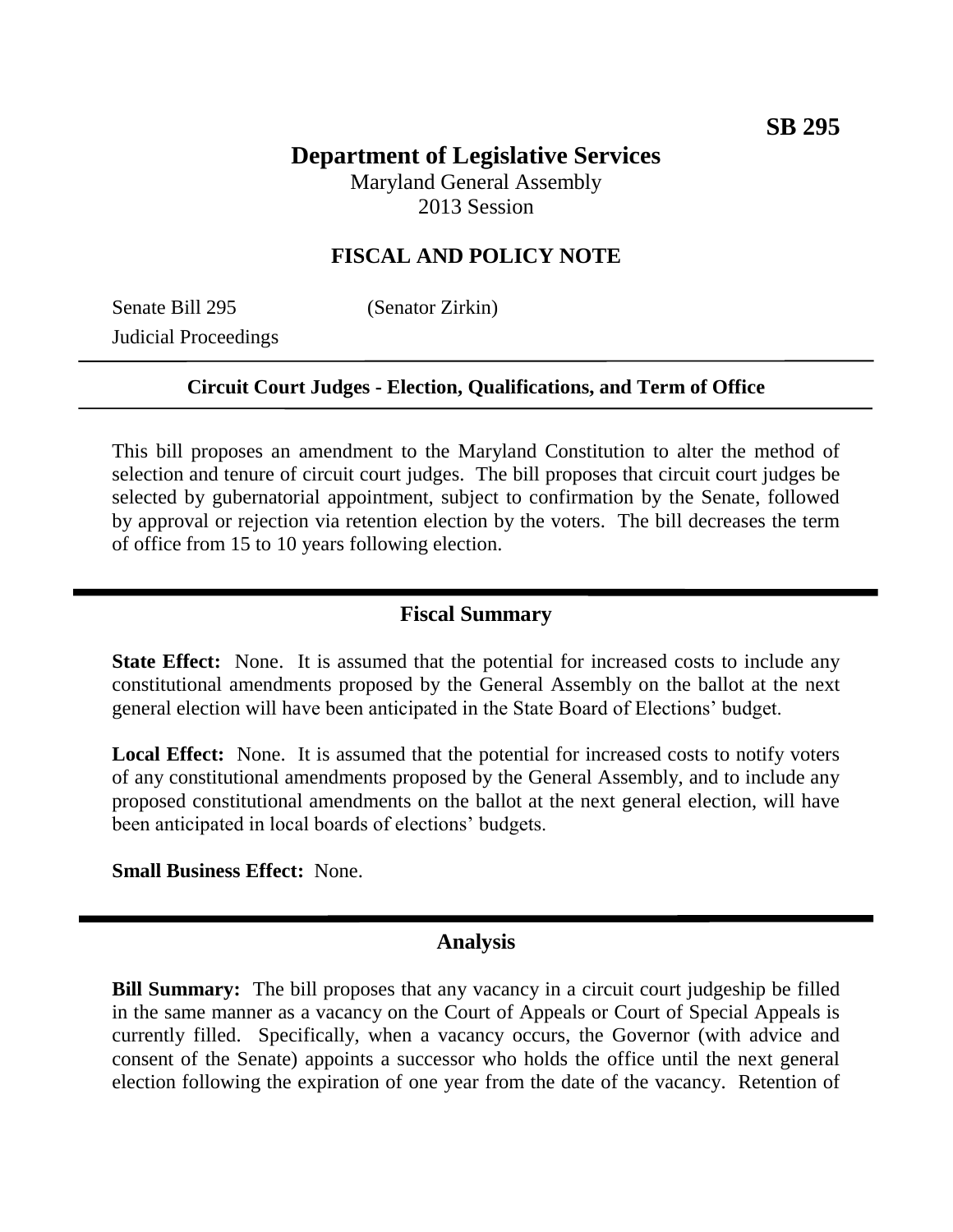the judge in office is subject to approval or rejection by the voters of the county or Baltimore City from which the judge was appointed at that election, and at the general election every 10 years thereafter. The judge's name is placed on the appropriate ballot without opposition. If the voters reject the judge's retention in office, or if the vote is tied, the office becomes vacant 10 days after certification of the election returns.

For the purposes of implementing these changes:

- each circuit court judge already elected to office on the effective date of this constitutional amendment continues in office until the next general election after the end of the elected term. Thereafter, continuance of the judge in office becomes subject to the retention election method described above; and
- each circuit court judge in office, but who has not been elected to that office as of the effective date of this constitutional amendment, must be reappointed to that office within 15 days after the effective date of the amendments. Thereafter, continuance of the judge in office becomes subject to the retention election method described above.

This bill does not alter the prohibition on a circuit court judge continuing in office after attaining the age of 70. Also, altering the terms of office for circuit court judges does not directly affect when and how judges qualify to receive benefits under the judicial pension system.

**Current Law:** Judges of the circuit courts are elected at the general election by the qualified voters of the respective county or Baltimore City in which the circuit court sits. This is a "contested" election, in which any challenger who meets the constitutional requirements may run. Each judge holds the office for 15 years from the time of election, and until either the successor is elected and qualified, or the judge turns 70 years old, whichever occurs first.

If a circuit court judge becomes unable to discharge the judge's duties due to sickness or mental or physical infirmity, the General Assembly, by a two-thirds vote of each house and with approval of the Governor, may retire the judge from office.

On any vacancy in a circuit court judgeship, the Governor must appoint a replacement, who holds the office until the election and qualification of a successor. The successor must be elected:

 if the vacancy occurs due to the expiration of a 15-year term, at the first general election following the expiration of the term; or

SB 295/ Page 2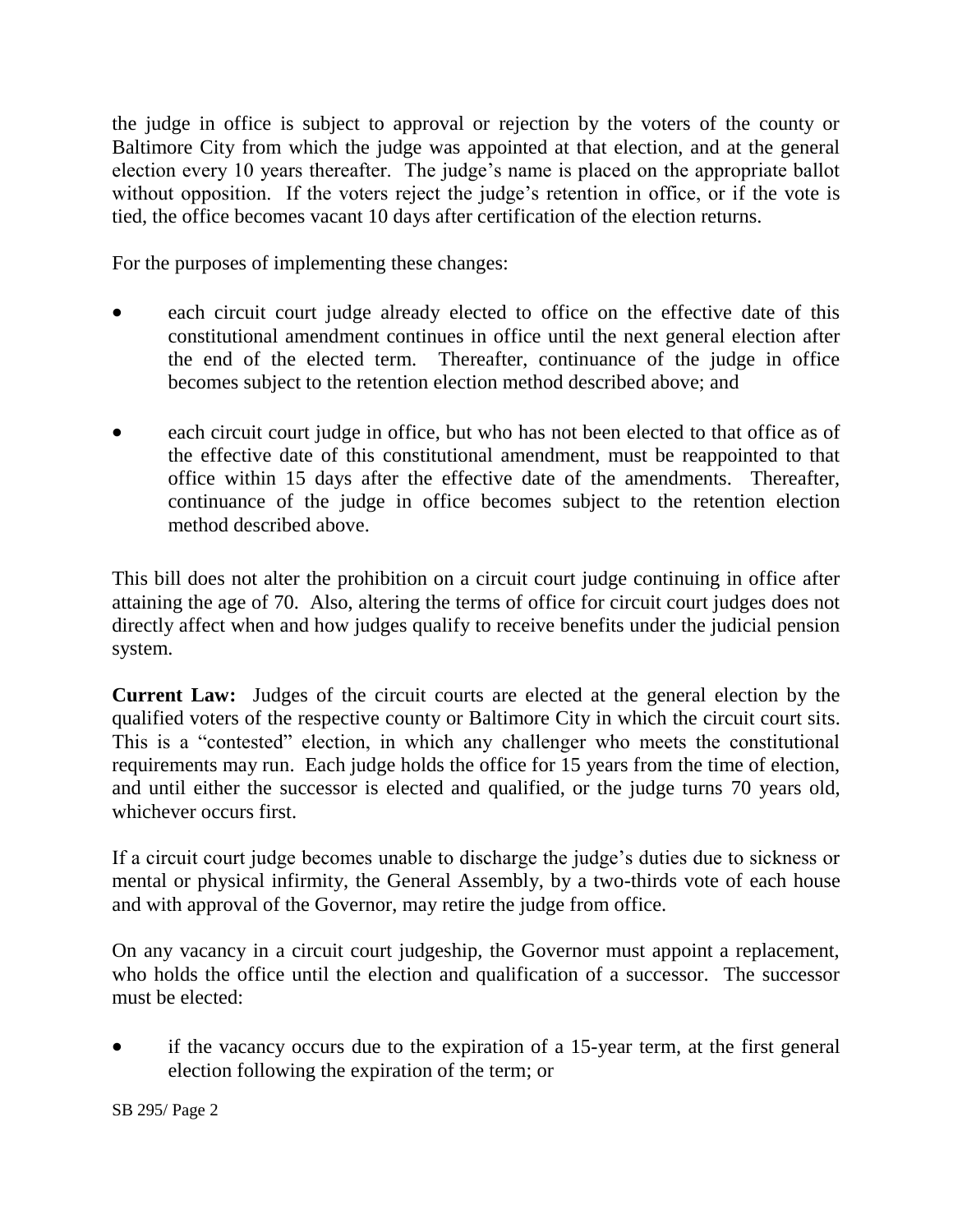if the vacancy occurs otherwise, at the next general election that occurs after one year following the occurrence of the vacancy.

Except in the case of reappointment of a judge, no person may be appointed who would become disqualified by reason of age prior to the prescribed time when the judge's successor would have been elected.

A circuit court judge must retire when the judge reaches 70 years of age.

**State Fiscal Effect:** State costs of printing absentee and provisional ballots may increase to the extent inclusion of the proposed constitutional amendment on the ballot at the next general election would result in a need for a larger ballot card size or an additional ballot card for a given ballot (the content of ballots varies across the State, depending on the offices, candidates, and questions being voted on). Any increase in costs, however, is expected to be relatively minimal, and it is assumed that the potential for such increased costs will have been anticipated in the State Board of Elections' budget. Pursuant to Chapter 564 of 2001 (HB 1457), the State Board of Elections shares the costs of printing paper ballots with the local boards of elections.

**Local Fiscal Effect:** Local boards of elections' printing and mailing costs may increase to include information on the proposed constitutional amendment with specimen ballots mailed to voters prior to the next general election and to include the proposed amendment on absentee and provisional ballots. It is assumed, however, that the potential for such increased costs will have been anticipated in local boards of elections' budgets.

## **Additional Information**

**Prior Introductions:** HB 375 and HB 309 of 2011 were referred to the House Judiciary Committee, but subsequently withdrawn. HB 1385 of 2010 received a hearing in the House Judiciary Committee, but no further action was taken. Its cross file, SB 833, received a hearing in the Senate Judicial Proceedings Committee, but no further action was taken. Similar bills were also introduced in the 2008, 2007, 2005, 2004, and 2003 sessions.

**Cross File:** None.

**Information Source(s):** Carroll, Cecil, Harford, Montgomery, Queen Anne's, and St. Mary's counties; Judiciary (Administrative Office of the Courts); Department of Legislative Services